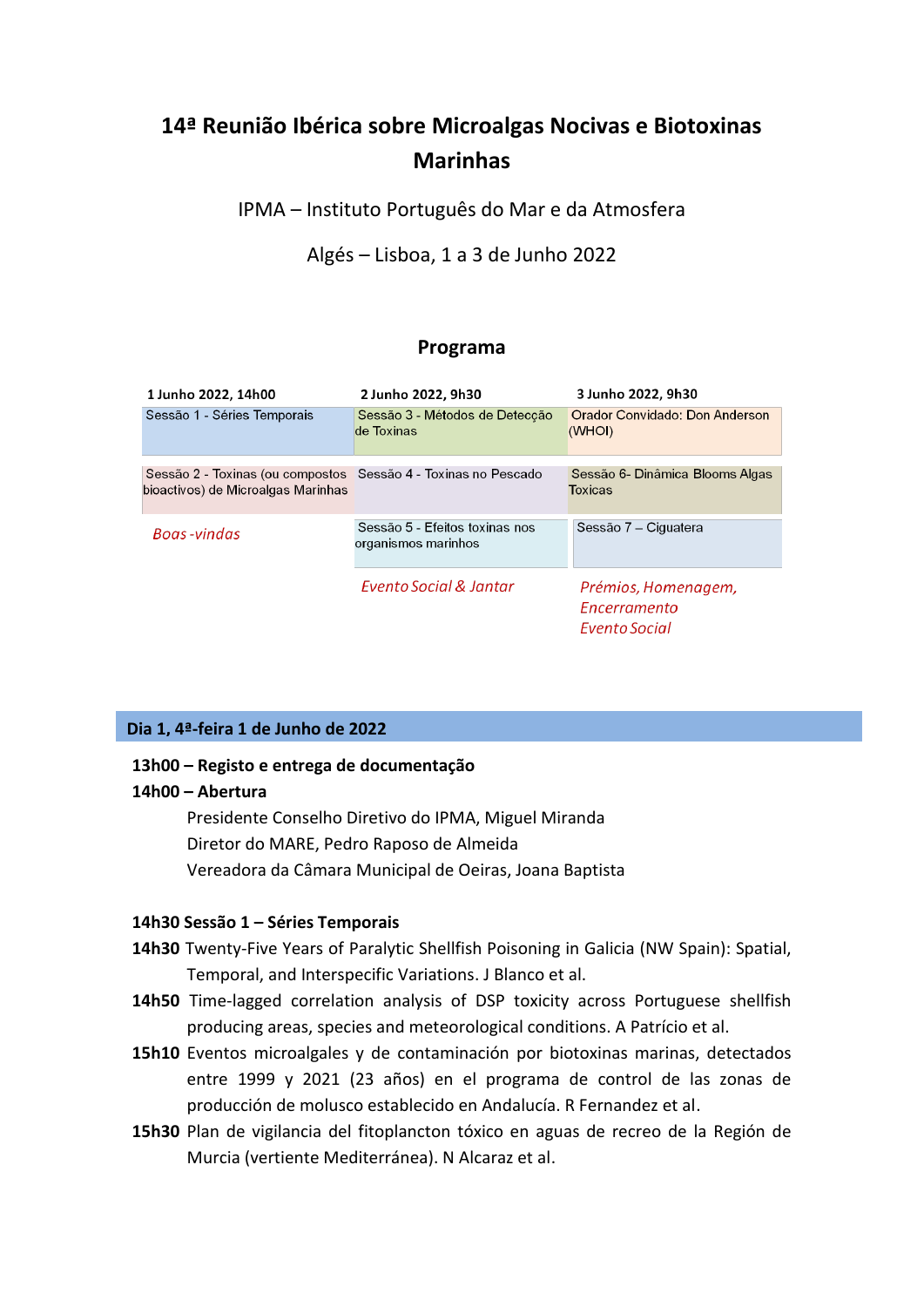## **15h50 Pausa para café**

- **16h10** Monitoreo de tres años de fitotoxinas en la laguna costera del Mar Menor (2019-2021). M Velázquez-Gómez et al
- **16h30** Os ciclos sazonais e decadais das biotoxinas na costa portuguesa e a sua interligação com a mudança global. P Vale
- **16h50** Observatorio Canario de algas nocivas: novedades en el estudio y seguimiento de HABs en las Islas Canarias. E Soler & J Fernández

# **17h10 Sessão 2 – Toxinas (ou compostos bioactivos) de Microalgas Marinhas**

- **17h10** Toxin profile of two new strains of *Gymnodinium catenatum* from Iberian coastal waters. J Leal et al.
- **17h30** Growth and Toxin Profile of *Protoceratium reticulatum* (Dinoflagellate) isolated from the Portuguese coast. M Barbosa et al.
- **17h50** La diversidad de dinoflagelados del género *Amphidinium* en las Islas Canarias como fuente natural de metabolitos bioactivos. N. Nocchi et al.

## **18h10 Sessão de Posters e Expositores**

**Brinde de boas-vindas**

## **Dia 2, 5ª-feira 2 de Junho de 2022**

#### **9h30 Sessão 3 – Métodos de Detecção de Toxinas**

- **9h30** Refinement of AOAC Method 2005.06 and PSP profiles in Galician Rías (2018- 2021). A Moroño et al.
- **9h50** Electrochemical assessment of immobilised Neuro-2a cells: a new way for the screening of emerging marine neurotoxins. M Alkassar et al.
- **10h10** Generación de anticuerpos frente a la ciguatoxina. L Charola-Ramos et al.

# **10h30 Sessão 4 – Toxinas no Pescado**

- **10h30** Screening of marine toxins in seafood species from the Inhaca Island: First report of Tetrodotoxins and Pinnatoxins in pufferfishes and bivalves species from the Mozambique coast – South Indian Ocean. I Tamele et al.
- **10h50** Anatomical distribution of tetrodotoxin (TTX) in Trumpet Shell *Charonia lampas*. S Lage et al.
- **11h10** Lipophilic and Amnesic Shellfish Poisoning Toxins in Marine Invertebrates from the Galician Coast. A Rossignoli et al.

#### **11h30 Pausa para café e Sessão de Posters**

**12h00 Sessão 5 – Efeitos de Toxinas nos Organismos Marinhos**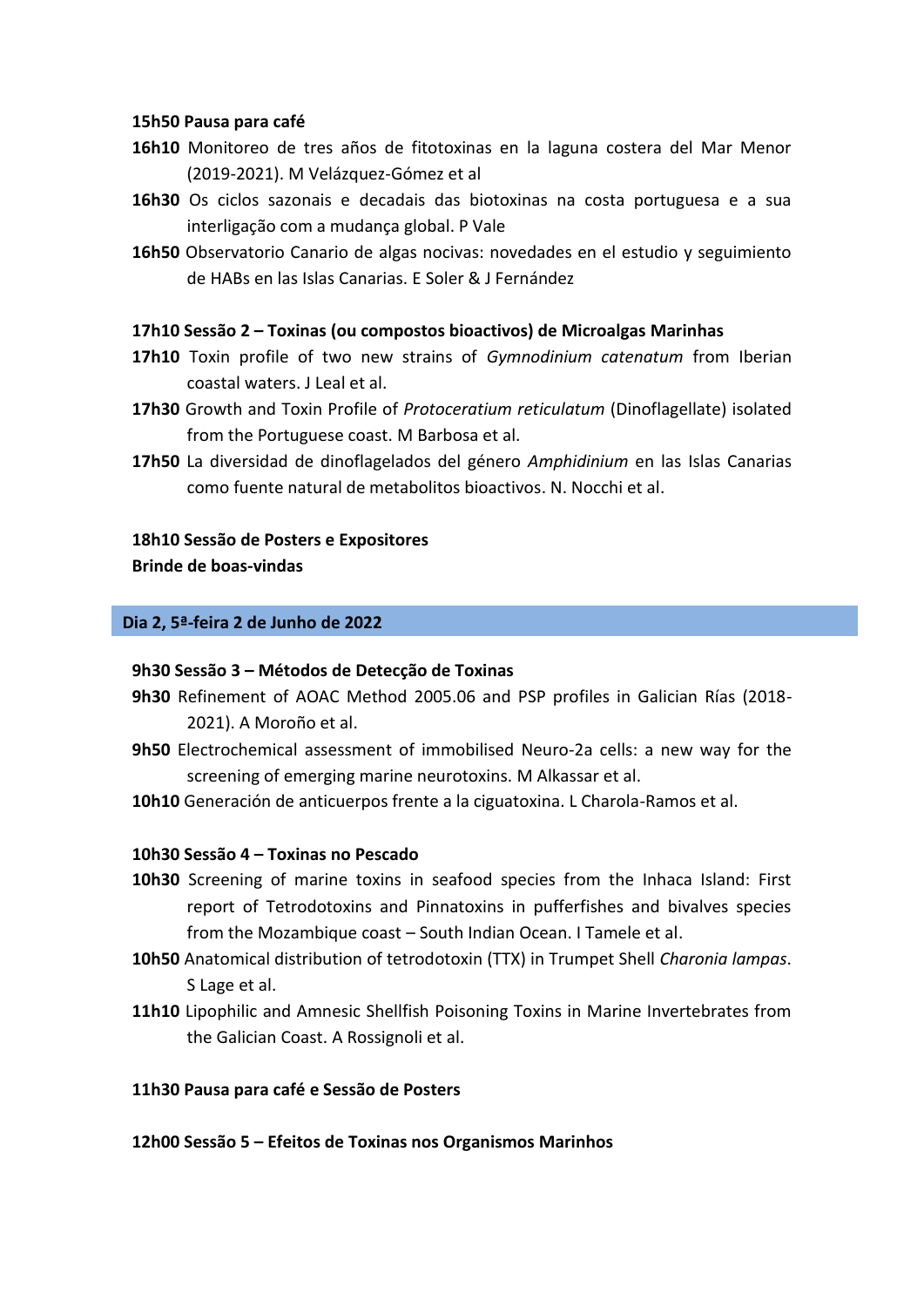- **12h00** Impact of harmful algal blooms on edible bivalves Responses of *Mytilus galloprovincialis* to *Prorocentrum lima* and *Ostreopsis* cf. *siamensis* exposure. D Marques et al.
- **12h20** Invasive clams (*Ruditapes philippinarum*) are better equipped to deal with harmful algal blooms toxins than native species (*R. decussatus*): evidence of species-specific toxicokinetics and DNA vulnerability. A Braga et al.
- **12h40** Análisis de las alteraciones metabólicas causadas por ciguatoxinas en goldfish. M Ramos-Sosa et al.

## **13h00 Almoço**

**14h30 Visita ao Palácio Marquês de Pombal e Prova de Vinho Carcavelos**  (saída do IPMA em autocarro às 14h00)

## **20:30 Jantar**

## **Dia 3, 6ª-feira 3 de Junho de 2022**

# **9h30 Sessão Plenária**

**9h30 Orador Convidado. Donald Anderson (WHOI):** Comparative studies of large-scale *Alexandrium catenella* blooms in temperate and Arctic waters: evidence for range expansion in a warming climate.

## **10h30 Sessão 6 – Dinâmica de Blooms de Microalgas Nocivas**

- **10h30** Transport pathways of *Dinophysis acuta*: from Portugal to Galician Rias Baixas. E Cruz et al.
- **10h50** Evaluating the hypothesis of cysts as seed sources for the initiation of *Gymnodinium catenatum* blooms in central West Iberian shelf using a coupled physical-biological model. A Amorim et al.

#### **11h10 Pausa para café**

- **11h30** Observations on the *Ostreopsis* spp. bloom of 2021 on the southern Basque Coast as the probable cause of the complaints of beach users. A Laza-Martínez et al.
- **11h50** *Gymnodinium catenatum* paralytic shellfish toxin production and photobiological responses under marine heat waves. V Lopes et al
- **12h10** Harmful algal species in the Sado Estuary (Portugal): Who, when, where and why? M Santos et al.
- **12h30** Understanding dinoflagellate pigment markers in the Southwest coast of Portugal as a step for remote sensing detection. P Goela et al.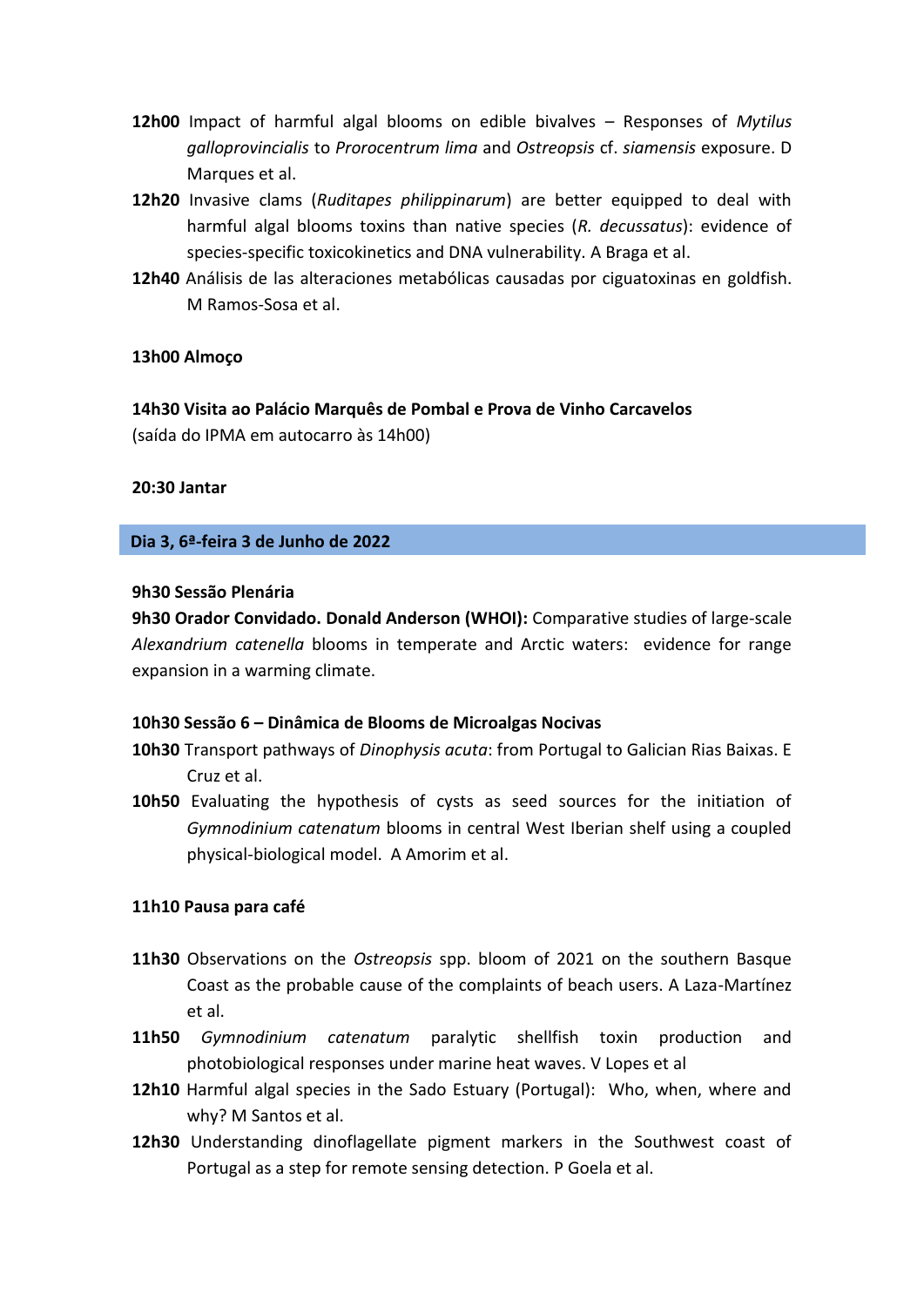**12h50** Tolerancia ao estrés por temperature e salinidade de tres especies de *Dinophysis* en cultivo. P Rial et al.

# **13h10 Almoço**

# **14h00 Sessão 7 – Ciguatera**

- **14h00** Advances and challenges on the management of ciguatoxins risk in Portugal. P Costa et al.
- **14h20** Acción de la calima sobre la tasa de crecimiento, actividad biológica y perfil químico de extractos de *Amphidinium carterae* Y *Gambierdiscus excentricus*. V Hernández et al.
- **14h40** Daños tisulares producidos por ciguatoxinas. V Hernández-López et al.

# **15h00 Entre a Ciência e a Arte, "Toxic Blooms" por Diana Policarpo**

**15h20 Homenagem de Carreira Cientifica**

- **16h00 Prémio de Melhor Comunicação Jovem**
- **16h15 Agendamento 15ª REDIBAL**
- **16h30 Conclusões e Encerramento**
- **18h00 Visita ao Oceanário de Lisboa**